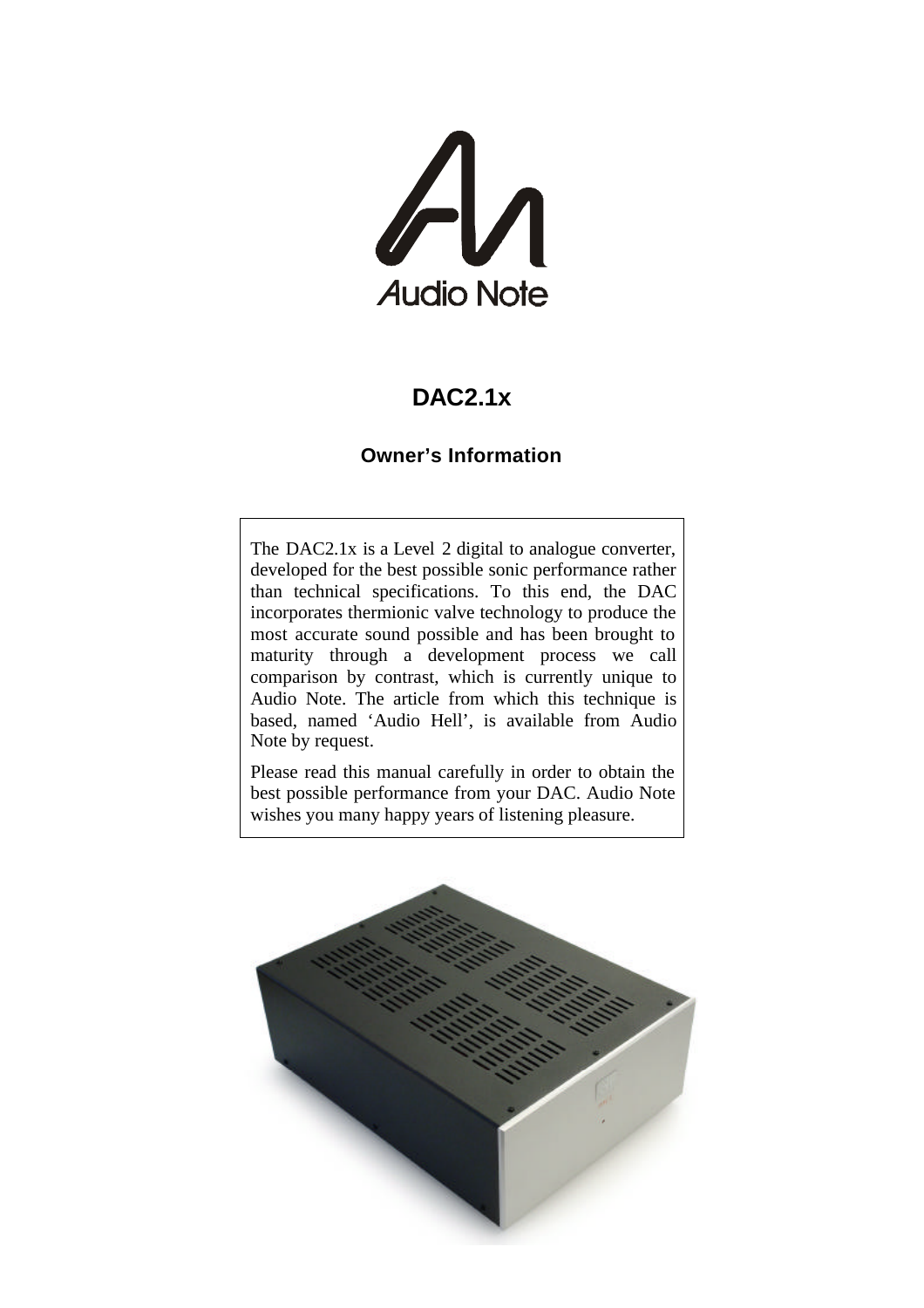# *Technology*

Extensive research into the fundamental properties of the data stream itself have shown beyond doubt that regardless of the theoretical and measurable advantages of the signal manipulation employed in all currently available digital products, such as higher over sampling, noise shaping, re-clocking or jitter reduction, the result is this: all these corrective measures greatly interfere with the critical time domain requirements of the signal.

Current theory is based on an assumption that music is similar to book keeping data which of course it is not. Music is a time continuum from beginning to end, which when broken is irreparably damaged and no amount of clever manipulation can ever restore it to its original time-frequency-amplitude duration or relationship, regardless of what the theorists may tell you.

The DAC uses the revolutionary and currently exclusive Audio Note digital technology dubbed 1x oversampling™ direct from disc™ circuit topology. The technology in essence dispenses with all the correction measures inherent in all other D/A converters and presents the digital signal directly to the converter after reformatting. In other words, all products in the Audio Note DAC range have no oversampling, no jitter reduction, no noise shaping and no re-clocking. Having removed all the digital filtering that is part of the oversampling, we have also dispensed with all filtering in the analogue domain to further retain good wide band phase-frequency and dynamically coherent behaviour. The end result being a reproduction more reminiscent of master tape in quality, with greater differentiation and contrast between different recordings.

Our converters all use a high grade selected Analogue Devices AD1865, 18Bit stereo converter chip because we found this chip to be the best sounding available (yes, even better than the 20Bit and 24Bit versions!). This is fully compatible with 16-bit 44.1kHz technology as well as 48kHz and can also be used with the 24-bit 96kHz DVD-A standard as the DAC chip will only loose resolution at the 20th, 22nd and 24th Bit, a truncation that mildly reduces the resolution. Tests have shown that this information loss is inaudible when compared to comparable methods used in digital technology, which involve either oversampling, up sampling or other digitally derived signal manipulations or "improvements".

The DAC2.1x features Black Gate filter capacitors, Audio Note copper foil signal capacitors, Audio Note I/V transformer interface and an ECC88 zero feedback output stage.

## *Unpacking & Installation*

Please take care when unpacking the DAC2.1x. We recommend that you store the packing materials in case the unit requires shipping at a later date.

Next, select a suitable location for the unit, ensuring that adequate ventilation is provided (the valves generate a fair amount of heat). In the interest of safe, reliable operation, situate the DAC2.1x well away from dampness or direct sunshine.

Worthwhile sonic improvements may be obtained by locating the unit on a specifically designed audio component support system; we tend to prefer natural materials such as wood.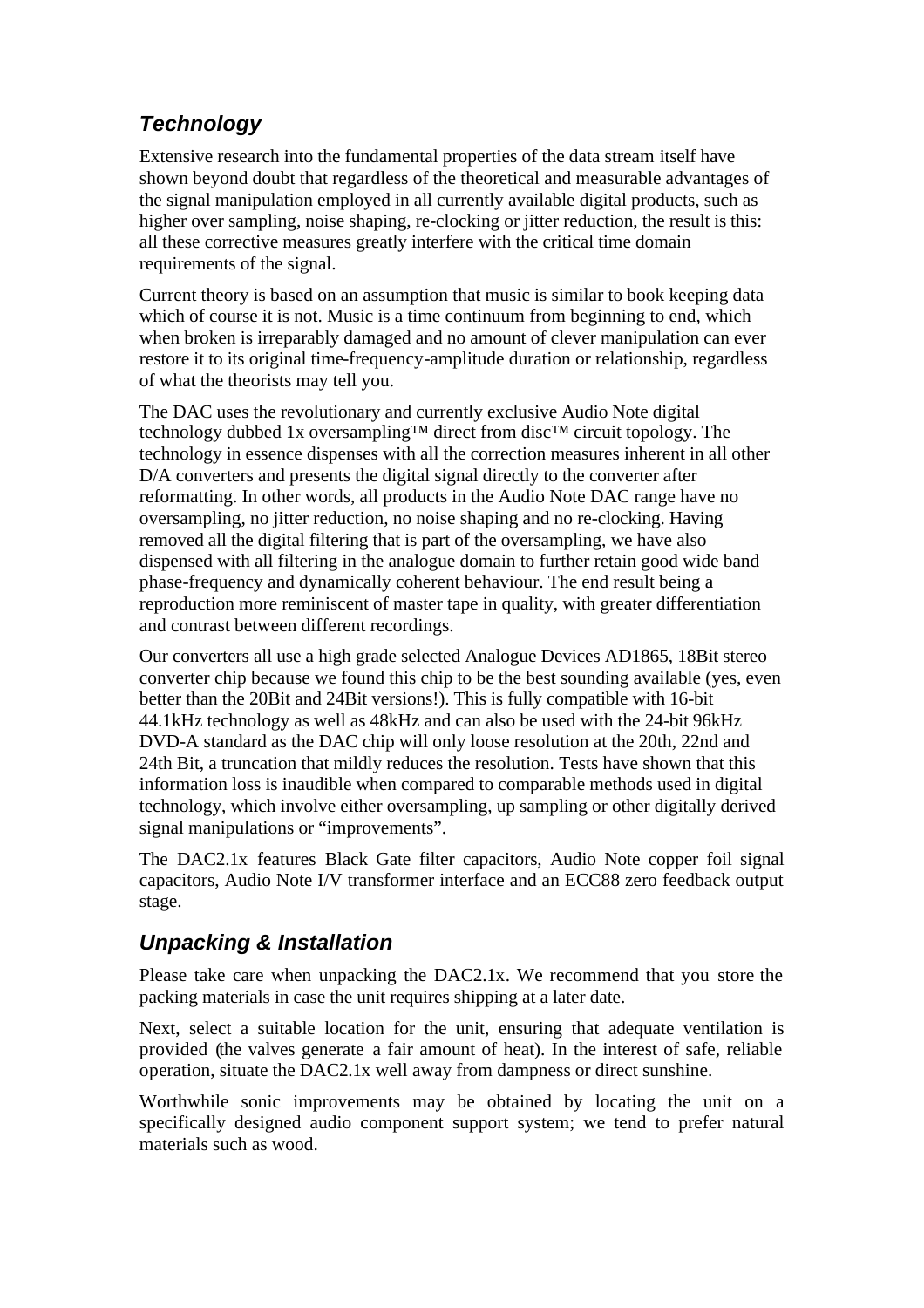## *Connections*

Please ensure that the DAC2.1x and any source equipment is switched off before making any connections.

*NOTE: It is important that all connections are firm, secure and airtight; any oxidisation of the interconnects will result in loss of performance. Always use high quality interconnects; Audio Note interconnects are recommended, as they are manufactured to the same exacting standards as all of our products.*

### **Inputs**

The DAC2.1x provides two digital inputs; a 75 ? RCA unbalanced input and a 110 ? XLR balanced input. Optical inputs are not provided as we have found optical transmission to sound far inferior to transmission via a standard coaxial cable.

Connect either the unbalanced or balanced input to your CD transport or other digital source and ensure the input selection switch is in the correct position.

### **Outputs**

The DAC2.1x has one unbalanced analogue output. This consists of a stereo pair of RCA connectors, colour-coded red for right channel and white for left channel. Connect the output to a suitable pre-amplifier.

### **Ground Connection**

In the unlikely event that a ground loop occurs, a ground post is provided for connection to the ground post on your pre-amplifier. If you experience hum from the DAC2.1x after all connections are made and the unit is working, then try out the following:

First, use a short piece of hook-up wire to electrically connect the ground post on the DAC2.1x to the ground post on the pre-amplifier, if this does not stop the hum try connecting the wire to the CD-transport if it has a ground post. If not, then put the bare wire to one of the chassis screws on the transport, if the hum persists, contact your dealer for advice.

#### **Mains Power**

An IEC power connector is located on the back of the DAC. Use the supplied power cable to connect the DAC2.1x to the mains supply. Ensure the power is off at the switch when you do this.

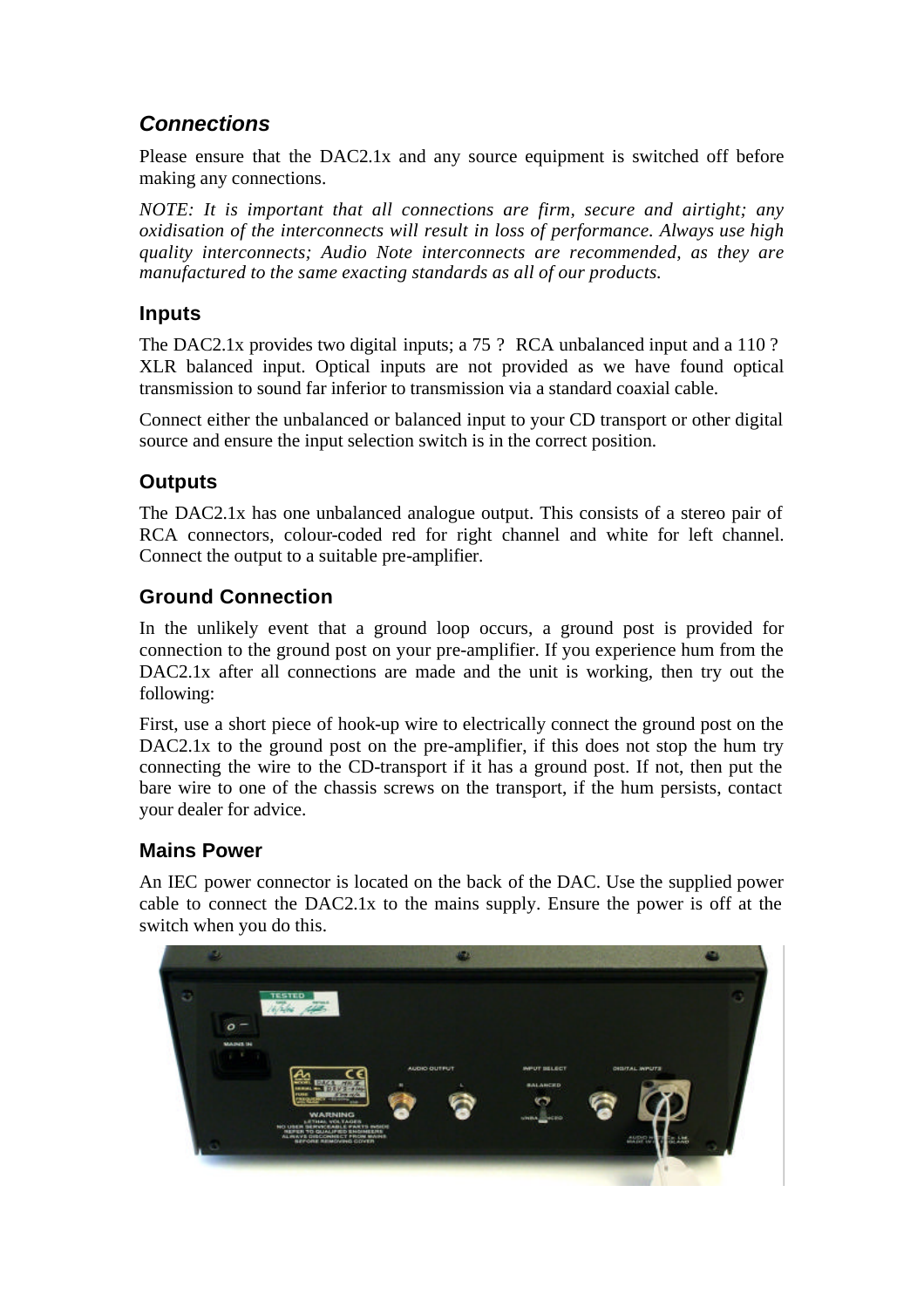## *Using the DAC2.1x*

Once all the connections are complete, turn on the digital source. Next turn on the DAC2.1x by using the rocker switch located on the back panel above mains inlet socket. The red led on the front panel confirms that the unit is on.

The DAC2.1x will improve over time and will start to sound increasingly well balanced. This is because of the "bedding in" time taken by new electrical components inside the unit. Also, the DAC's sound quality improves as the unit reaches its normal, stable operating temperature. Only a rear panel on/off switch is provided as the unit is designed for continuous operation. The DAC2.1x need not be switched off each time after use. It is interesting to note that continuous operation not only results in optimum sonic performance (since the unit is maintaining a constant operating temperature) but also causes less electrical stress and so extends component and valve life.

All our DACs have been designed to run into impedances of 100kOhms or greater. Many preamplifiers both active and passive have low input impedances. We do not recommend less than 50kOhms as this causes problems with bass roll off. If you are in any doubt consult your dealer. Audio Note offer a modification to customers who own pre-amplifiers with a low input impedance, which is fully refundable if at any time an Audio Note pre-amplifier is purchased as a replacement.

## *Cleaning*

Cleaning the DAC2.1x is best done with a soft brush - some photographic stores are able to provide suitable brushes. Alternatively, a soft cotton cloth may be used with a mild propriety cleaner for removing dirt build-up. Strong or alcohol based solvents may damage the finish of this product. Ensure the DAC2.1x is switched off and cold when cleaning. Do not wet the unit.

# *Upgrading the DAC2.1x*

One of the main problems with Digital Audio is the limited lifecycle of all but a few products. This is why we make every DAC below the DAC3.1x Signature upgradeable to that level. In this way your basic investment is not devalued but remains secure for many years to come. If you wish to upgrade your DAC2.1x, contact your dealer and they will advise you on the best way to go about it.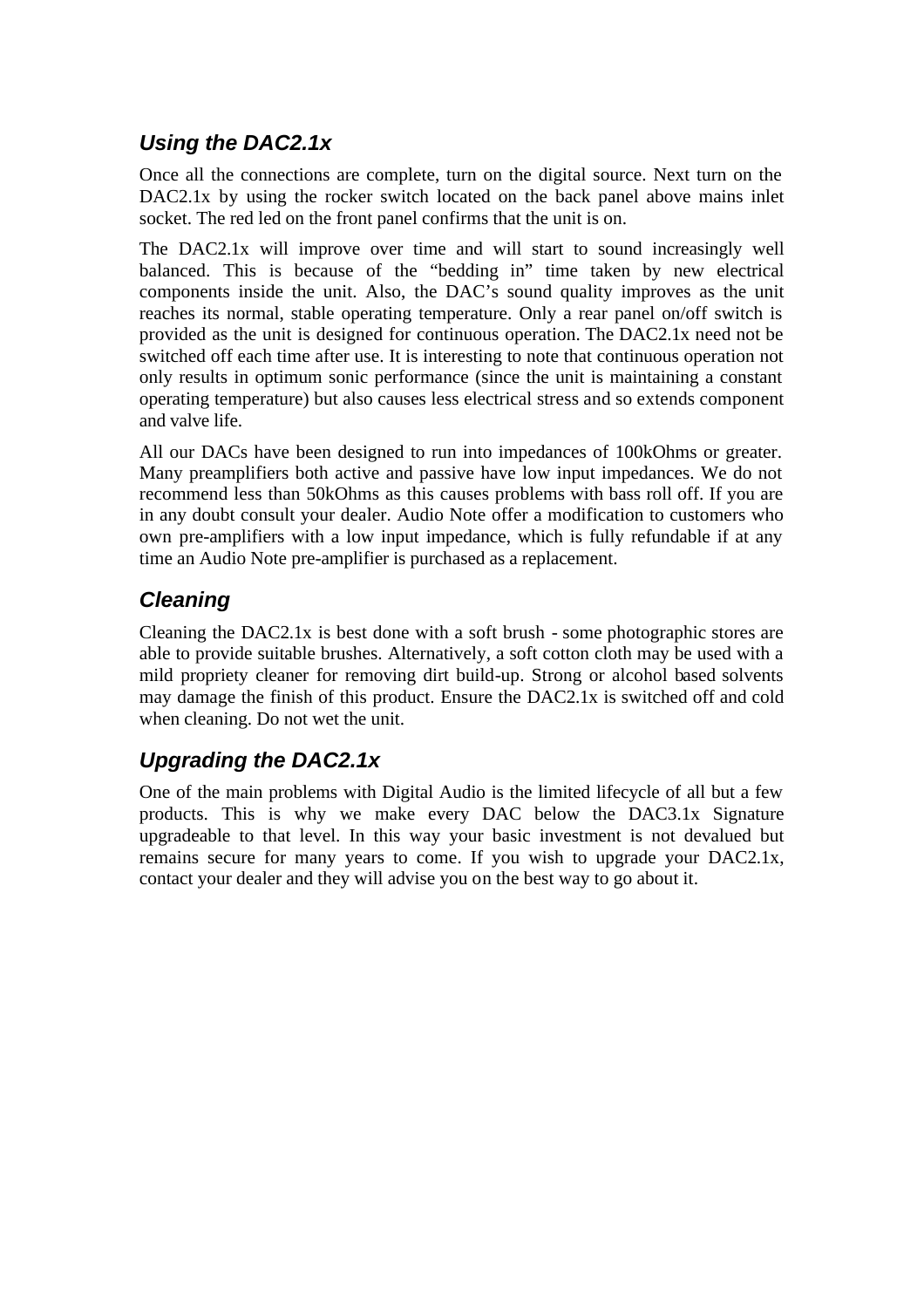

## *Replacing and Upgrading the Valves*

Replacement NOS valves can be purchased from Audio Note when valves fail or should you wish to experiment with different types of valves. A list of valves and equivalents can be found at www.audionote.co.uk. Contact your dealer if you are unsure what valves you should use or how to install them.

Line stage valves should provide you with 5 years of continuous operation, rectifier valves should last much longer.

## *Warranty and Servicing*

Audio Note warrants that this product will be free from defects in materials and workmanship for one year from the original date of purchase from an appointed Audio Note dealer. The vacuum tubes are warranted for three months.

In the event that your Audio Note product requires servicing, please contact your Audio Note dealer. If the component needs to be shipped, please use the original packaging materials and include a copy of the sales purchase with a note, explaining, in as much detail as possible, the problems that your are experiencing with the unit.

Any modification not authorised by Audio Note will invalidate any warranty.